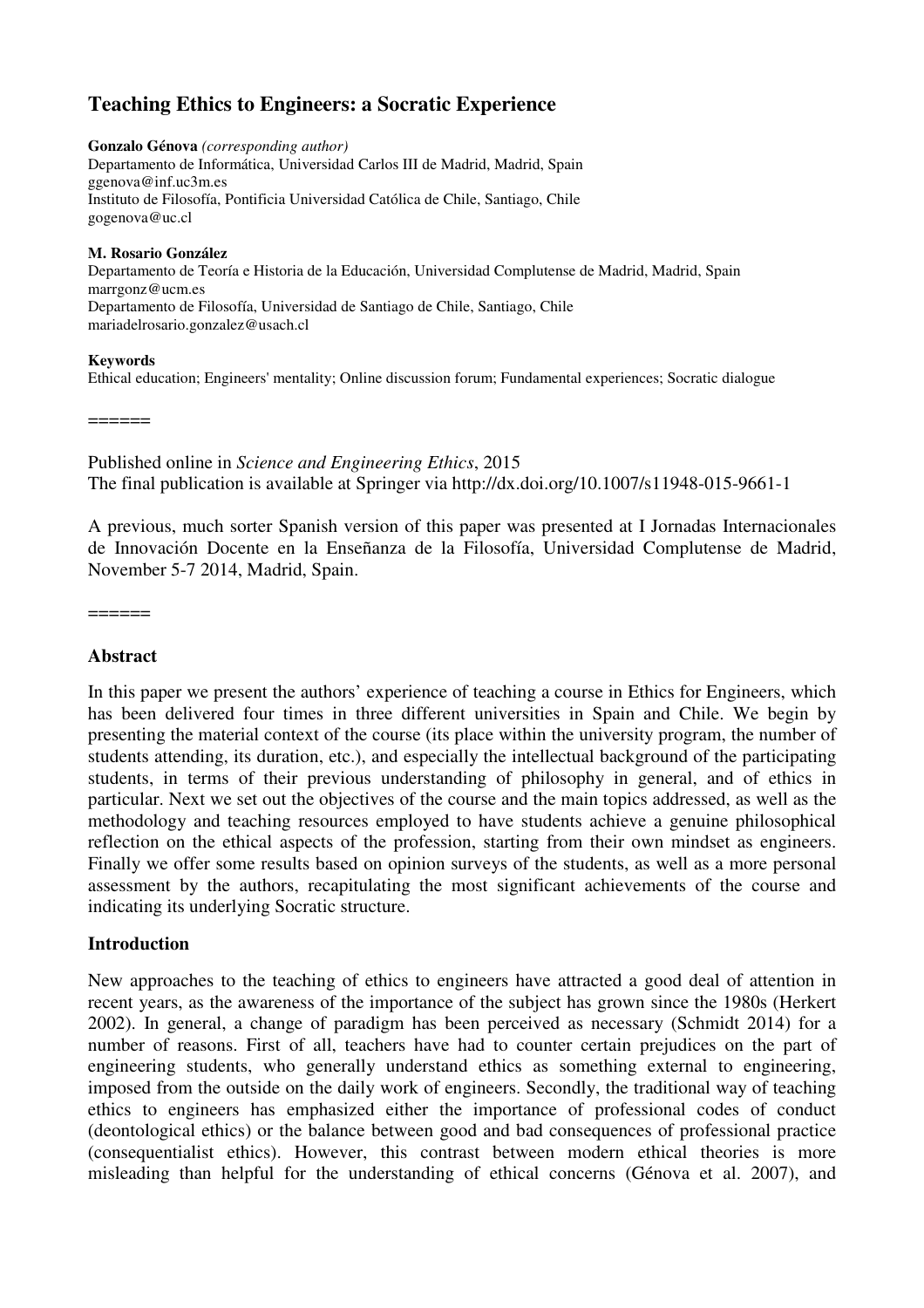promotes the spectator's point of view instead of the agent's (Whitbeck 1995). Furthermore, it has other underestimated drawbacks for the teaching of engineering ethics (Bouville 2008).

Consequently, there has been an increased emphasis on virtue ethics, with its undoubtedly strong roots in Western culture (MacIntyre 1981), as an alternative both to deontology and consequentialism. This has encouraged a shift of paradigm which escapes the limitations of the other two approaches by focusing on *the person* who acts, rather than *the action* itself; the emphasis, in other words, is on being good, rather than just doing good (Schmidt 2014). Stressing the agent's character rather than the external results of actions, virtue ethics more easily connects 'being a good person' with 'being a good engineer'. By reflecting on the practice of engineering as a particular form of human activity, it derives the responsibilities of engineers from knowledge of the nature of engineering and its context (Smith et al. 2014). Virtue ethics, by its very nature, is integral to practice, and therefore less likely to be understood by students as something external to engineering.

The rest of the paper is organized as follows. We present in the first place the material context of the course, and especially the intellectual context so far as engineering students are concerned, i.e. their previous understanding of philosophy in general, and of ethics in particular. Next we set out the objectives pursued within the course and the main topics addressed, as well as the methodology and teaching resources employed. We then display some results based on opinion surveys of the students, as well as a more personal assessment by the authors, recapitulating the most significant achievements of the course and indicating its underlying Socratic structure. Finally we conclude the paper after reviewing some related work.

# **Material and intellectual context of the courses**

All undergraduate students in Universidad Carlos III de Madrid, regardless of the studies they are pursuing, must take 6 Humanities credits, chosen from a wide range of courses offered by the lecturers of the University. Availing of this opportunity, we began in February 2012 a humanities course entitled *Ethics for Engineers: between survival and dignity*.

Since then the course has been presented on four different occasions in three universities in Spain and Chile, where the authors recently conducted a research and teaching stay. The principal data from these four teaching modules are summarized in Table 1. Only in the case of the Universidad Católica de Chile is it a compulsory course for all engineering students.

| <b>University</b>               | <b>Dates</b>        | <b>Type</b> | <b>Students origin (Studies, Year)</b> | <b>Class</b><br><b>Size</b> |
|---------------------------------|---------------------|-------------|----------------------------------------|-----------------------------|
| Universidad Carlos III de       | February-March 2012 | Elective    | Various Engineering Degrees            | 60                          |
| Madrid, Leganés, España         | 14 sessions         | 3 credits   | $(3rd-4th)$                            |                             |
| Universidad Carlos III de       | February-March 2013 | Elective    | Various Engineering Degrees            | 47                          |
| Madrid, Leganés, España         | 14 sessions         | 3 credits   | $(3rd-4th)$                            |                             |
| Pontificia Universidad Católica | March-June 2014     | Compulsory  | Mathematics and Natural Sciences       | 69                          |
| de Chile, Santiago de Chile     | 28 sessions         | 6 credits   | $(1^{st} - 2^{nd})$                    |                             |
| Universidad Nacional Andrés     | March-June 2014     | Elective    | Informatics Civil Engineering          | 9                           |
| Bello, Santiago de Chile        | 28 sessions         | 6 credits   | $(5^{\text{th}})$                      |                             |

**Table 1. Summary of the four teaching modules. (In the Chilean universities the courses were accorded 10 credits within their university system, equivalent to 6 ECTS).** 

In general the students displayed good intellectual capacity and academic records; they had a taste for rigorous scientific-mathematical thinking and for a scientific worldview. Their initial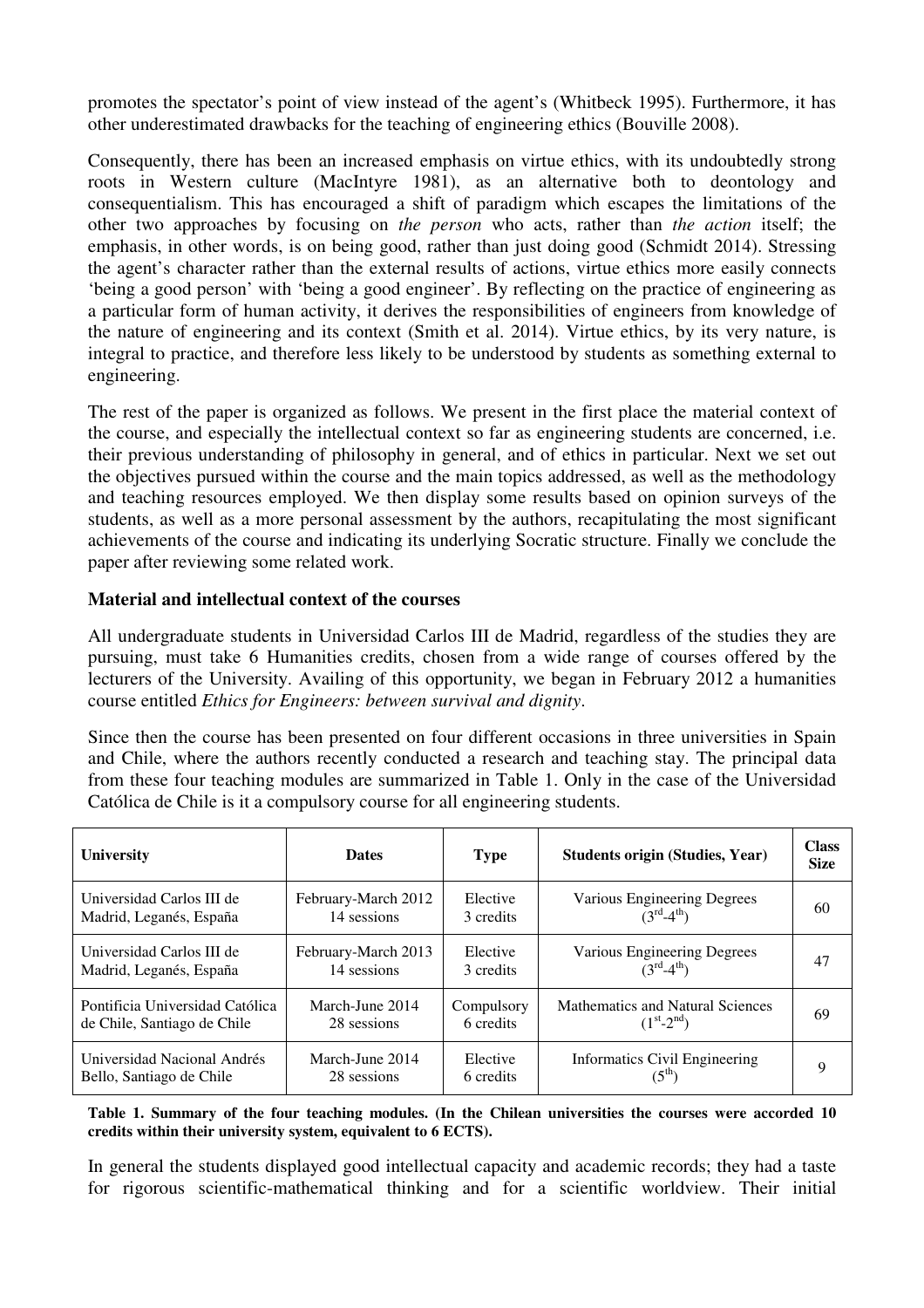interventions in class and in the online forum showed that most of them perfectly incarnated the two clichés common in our media culture as identified by Quintanilla (2012): first, that natural *sciences* have a monopoly of rational and objective knowledge; and secondly, that with enough time, and without the hindrances and prejudices of tradition, *technology* will solve all our problems. Indeed most college students in modern Western societies are indoctrinated with these two clichés.

In all cases students started with the *elementary philosophical training* they typically received in the last years of middle and high school. This training consists in a kind of instruction which, in our view, and in our cultural environment, is essentially a historical presentation of various philosophers and philosophical systems, without getting the students to grasp what the problems are that the philosopher inquires into and tries to solve: more specifically, without ever grasping *why they are problems*.

In a context where students have already discovered their own inclination for problem solving, this essentially historical approach leads them to develop a general perception of philosophy as *something alien to their own way of thinking*, thus consolidating the split between humanities and sciences (Schumacher 1973). As a result, these future engineers generally conceive philosophy not as a rigorous way of thinking, but as an ideological one, even one that is completely arbitrary.

With regard to the specific subject of the course, ethics was perceived at best as a set of *wellintentioned regulations*, intended to place limits on professional practice for the sake of society, but unrealistic in the competitive world in which we live. Additionally, students manifested a distrust of any kind of *ideological imposition* that might be used to motivate ethical reflection. Many would have said at the outset of the course, with a strong dose of skepticism: "Ethics is purely subjective, it lies outside the objective and measurable world in which we engineers work." Thus the teacher who wishes to prompt philosophical reflection in them must be well aware of the intellectual context of the students. On the other hand, curiosity, tenacity and the habit of rigorous and systematic reasoning can be considered advantages. The authors have not perceived a key cultural difference between the Chilean and Spanish students in relation to these considerations.

### **Course Objectives and Main Topics**

The main purpose of the course is contained in the central word of its title: Ethics *for* Engineers. Therefore, not so much the specific ethics of the engineering profession, but above all *ethics explained to the mentality of the engineer*. We can characterize this mentality as: the real is what can be touched and measured, the prototype of rational thinking is mathematical-deductive reasoning, and the best results are obtained by following standard procedures. It is a priority from the outset, then, to address the difficulties of an engineering student in recognizing the specific value of philosophical thought and moral theory. One of the biggest dangers in a course of this kind would be to reduce ethics to a set of behavioral rules (an ethical code) that could be followed in a mechanical or quasi-algorithmic way, an "industrial standard of professional behavior." Students would be perfectly capable of learning the standard and the correct way to apply it, but they would not have dived into the truly philosophical and ethical questions: *Why this standard* and not another? What does the ethical imperative entail *for me*?

We do not deny the importance of ethical codes in education and in the exercise of one's profession, especially when they are not seen as closed regulations but as open guides, i.e. when their educational mission is emphasized (Gotterbarn et al. 1999), and when the person implementing them learns to look beyond the code. The code must teach that some forms of behavior are unacceptable, and that at the same time there may be more than one good answer for each ethical problem, not all of which can be contained within the code. Consequently, it is not a course objective to teach (even less to impose) a code of professional ethics, but to teach ethical reasoning and the centrality of moral attitudes (virtues). Nor is the aim of the course the reform of students' behavior: the deficiency to be remedied in them is not a lack of moral rectitude, but a lack of critical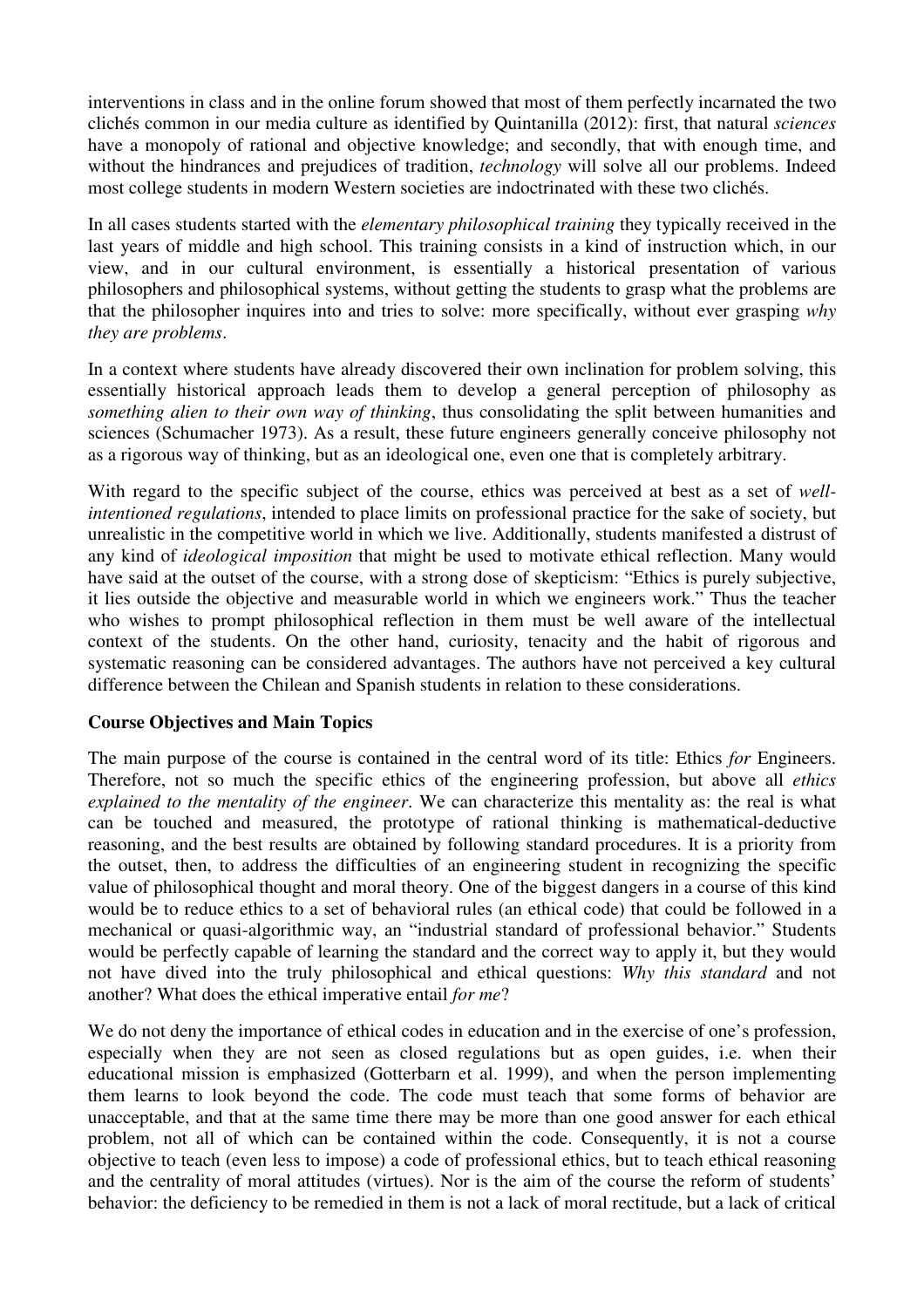sense, since this lack makes future engineers very manipulable. As a practical outcome, students are expected to learn to ethically assess –and include within the project documentation– the means, ends and benefits of engineering projects (perhaps under the guidance of some professional code of conduct).

To achieve this it is necessary to critically examine some fundamental notions of ethics, and investigate how to apply them specifically to the professional practice of engineering. Considering the engineer's mindset described so far, the course is thus divided into the following themes, developed to a greater or lesser extent depending on the length of each module:

- **Freedom.** First, it is necessary to address the question of what it means to be free, and whether human beings are *really* free. It should be noted that many students are intellectually convinced that humans are ultimately nothing more than biological robots, whose decisions are the result of more or less complex neural processes: deterministic algorithms, or possibly indeterministic, but algorithms nonetheless. This idea is logically connected to the ontological materialism that is assumed by most of them. It is therefore necessary to criticize materialism (at least in its narrowest sense), but this is a delicate operation, since the defense of human transcendence is often perceived as a veiled intrusion of religious ideology (an error that the authors try very consciously to avoid). In order to highlight the radical implications of the idea of freedom, throughout the course there is much discussion of genetics, robotics and neuroscience, with a critique of the significance of the experiments by Libet and others (Libet 1999).
- **Experimental sciences and humanities.** Another issue requiring extensive treatment is the proper way of reasoning in the human sciences. It is necessary to show that *the real is not only what can be measured*, and to teach how to reason about realities that are not corporeal or empirically verifiable. As already mentioned, students start with the idea that the experimental sciences have a monopoly on rational and objective knowledge (epistemological positivism): what we can know, even only provisionally, is what can be verified by rigorous observations and measurements (facts, actual phenomena). On this basis, it is possible to accept ethics merely as the science of *actual* morals (sociology, anthropology, ethnography, etc.), thus confirming the undeniable historical and cultural variability observed in humanity; implicit in this view, however, is that none of these historical concretions would have real normative force on behavior, only psychological influence. Without denying the importance of the study of different cultures, one of the central ideas of the course is that *the core of ethics is not about what actually happens, but about what we should make happen* (i.e. our reflected actions and attitudes). Being able to argue why we should act in one way rather than another requires putting into practice a form of reasoning very different from the characteristic thinking of the natural sciences about spontaneous phenomena.
- **Utilitarianism and dignity.** The subtitle of the course ("between survival and dignity") indicates one of the key elements of the reflection we aim to stimulate in students: survival, whether of individual, tribe, nation, species, or even of life considered as a whole, is important (Verharen et al. 2013) but cannot be the ultimate foundation of an ethical approach consistent with the pursuit of human dignity. We do not intend to oppose the two terms as if they were incompatible antagonists, but to show the *superior value of dignity*. Without neglecting the importance of assessing the consequences of professional activities in the making of ethical judgments about the behavior and responsibility of engineers, the limits of either rule- or act-utilitarianism are demonstrated, both as a matter of principle as well as because of the practical difficulty of predicting and assessing the consequences of typical complex systems in engineering (Génova et al. 2007). In the same vein, and with reference to Game Theory, we examine the possible relationship between *virtuous behavior*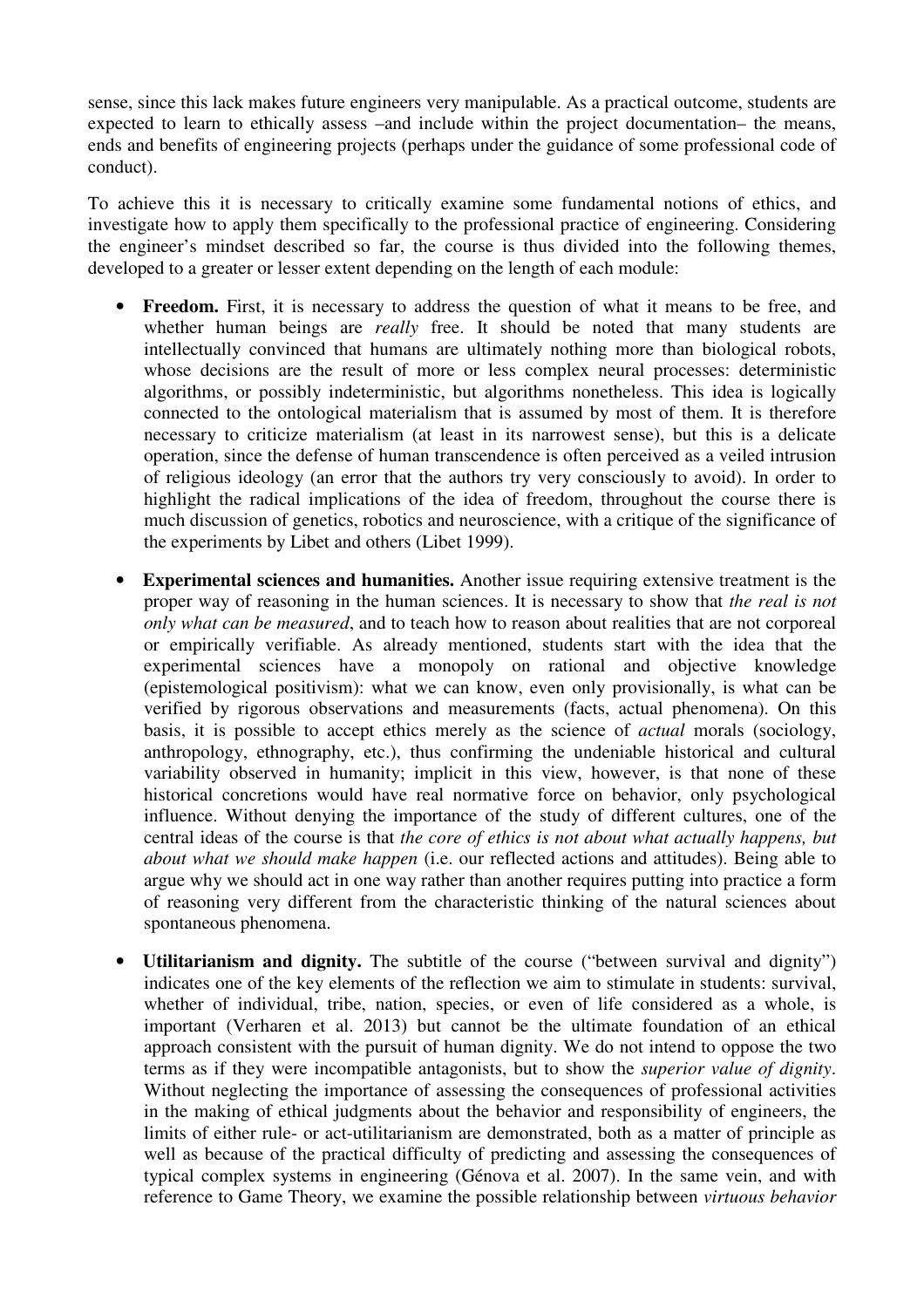*and professional success*. In doing so we avoid facile simplifications, such as maintaining that they are incompatible or, conversely, asserting that ethics promotes success. Instead, we claim that ethics cannot be reduced to Game Theory without getting lost along the way. The concept of dignity leads naturally to the concept of person, also studied from the viewpoint and limitations of the Turing test (Turing 1950), so that students are introduced to issues of great metaphysical depth.

- **Engineering and ethics.** Ethics is the one branch of philosophy that engineers ordinarily cannot avoid when they encounter it (Schmidt 2014). Although a superficial view might suggest that ethics is something alien to engineering (except insofar as it imposes troublesome barriers to efficiency), the two actually have a strong bond that unites them: the interest in *changing the world* for the better. The difference is that the task of engineering is to optimize the means to achieve change, while the specific domain of ethics is to reflect on the ends that are desirable: *which change?* According to the Enlightenment program, the role of science and technology is to improve the material condition of humankind. Yet "what counts as an improvement" is a question that arises in engineering but cannot be answered from within it, thus manifesting its bond with ethics and values. Without this reflection on the ends, the danger is to fall into a relentless pursuit of efficiency and efficacy without knowing what for. That is, ethics (*praxis*) is introduced in the course through reflection on productive knowledge (*poiesis*), which is the kind of knowledge with which engineering students are more familiar and which they most appreciate. In this way we intend to present ethics in its most positive aspect, not as a barrier but as the real engine of technical progress.
- **Conscience, autonomy and truth-seeking.** Possibly one of the most difficult aspects of the course, since it is a debate that is at the heart of modern moral philosophy. Throughout the course, students are encouraged to reflect on the knowledge of good and evil. Are good and evil, the moral value of actions, a reality that is discovered or constructed? Does the conscience *know* or *decide* what is right and wrong? Without prejudging the issue, the authors do not hold a 'neutral' stance in this regard, believing that the unqualified claim that values are constructed, and only constructed, leads to a moral relativism which leaves no rational reason to prefer some values over others. On the other hand, the position which holds that values are 'simply there', waiting to be discovered, is not fully satisfactory either, not least because it gives rise to ideological dogmatism on the part of those who attribute to themselves the capacity to define what is right and what is wrong. At this point it is necessary to distinguish between the *relativity of values* in themselves and the *relativity of our knowledge* of the values, a knowledge that will always be conditioned by our culture and the history of ideas. As an analogy, it is argued that our knowledge of the laws of nature is always relative (incomplete and still developing), though nature itself is not capricious or arbitrary.

In addition to the items listed above, other issues are also addressed: the primacy of ethics over law; public ethics and private ethics; the moral imperative; the necessity and possibility of professional ethics education; ethics to promote personal growth and to safeguard social peace; what is 'natural' in humans (especially considering that producing artificial stuff is also something natural); etc. All these issues provide opportunities for introducing names and central ideas of *key philosophers* in the history of moral philosophy: Plato, Aristotle, Epicurus, Augustine, Aquinas, Descartes, Hobbes, Rousseau, Hume, Kant, Stuart Mill, Nietzsche... The review is not exhaustive, but the students become familiar with these authors and discover what these and other philosophers have said, realizing its importance for them and their future career. The topics are not discussed sequentially or chronologically, but in a progressive deepening to facilitate the approach to the philosophical core of ethics.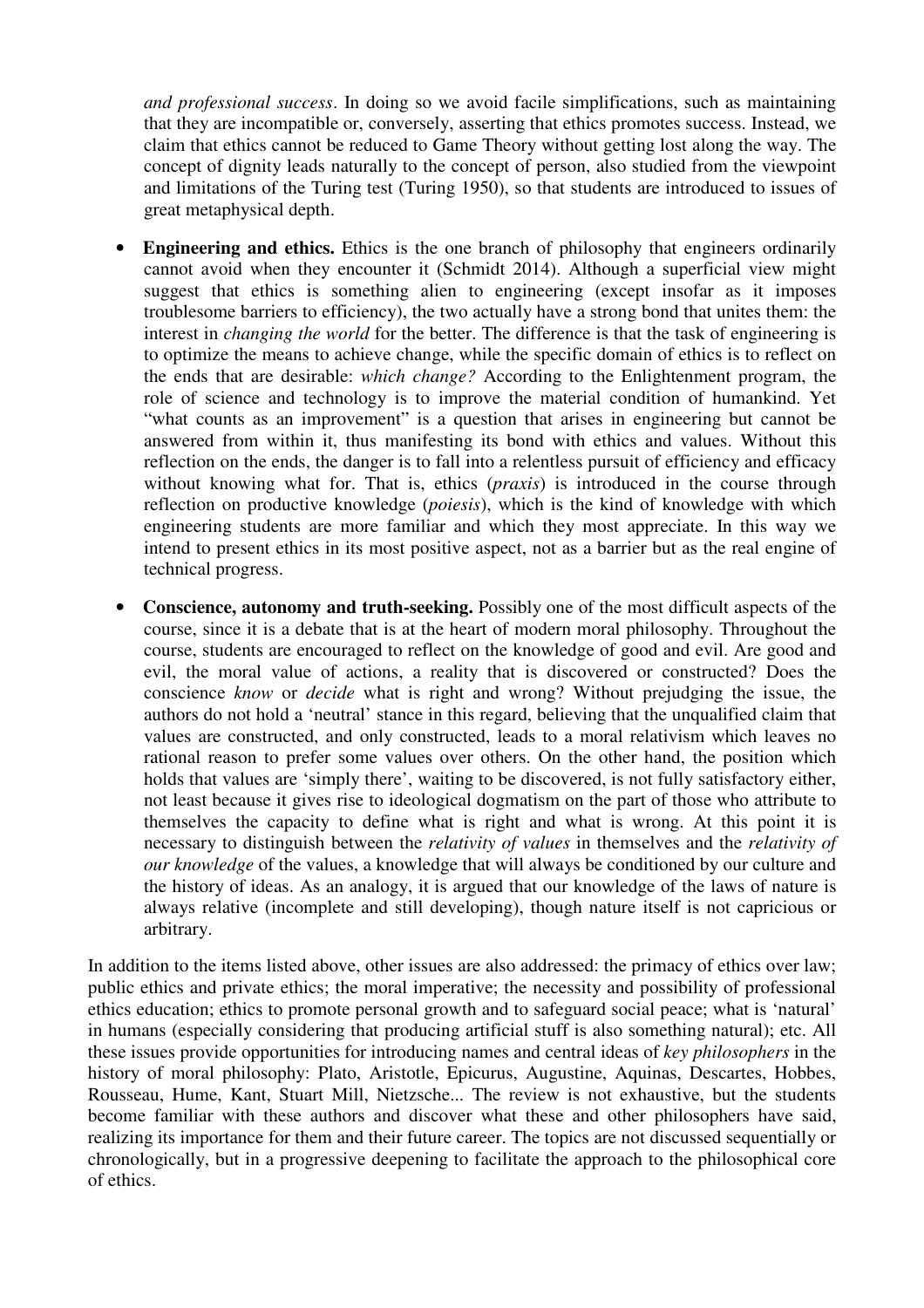# **Course methodology and teaching resources**

 $\overline{a}$ 

The course does not take the form of theoretical lectures, but *participatory discussion* among the attendants, moderated by the teacher and stimulated by his or her questions, based on texts and case studies previously proposed, thereby applying the Flipped Classroom paradigm (Bergmann & Sams 2012). Great emphasis is placed on the importance of dialogue, where the seeker of truth is equally satisfied either with convincing or being convinced<sup>1</sup>.

As a fundamental course support an *online discussion forum* (Wordpress blog) is used, in which the texts that will be discussed are published before each class. Students must participate in the forum with comments on the texts and with reflections that continue the discussion in the classroom; this activity is also evaluated, so anonymous comments are not allowed. Sometimes short excerpts from well-known commercial films are projected in class, with situations that illustrate the concepts to be clarified (Avatar, Toy Story, Amen, Harry Potter, Spiderman, The Truman Show, etc.). We use also 'thought experiments', role playing, small group discussions, etc.

In addition to general and specific literature on engineering ethics, students are required to study the ACM/IEEE Software Engineering Code of Ethics and Professional Practice (ACM/IEEE 1999; Gotterbarn et al. 1999). This text has been chosen because in its very preamble it highlights its educational purpose and the fact that the code cannot be applied to solve ethical problems in an algorithmic way. Students must submit at the end of the course a free-theme short essay (about 1500 words), which is graded for the appropriateness and depth of the arguments, as well as the clarity and correctness of language used.

In order to bring the subject closer to students, many examples from everyday life are proposed, in particular from the professional practice of engineering; fictitious situations appealing to the imagination of students are also proposed, such as robot stories and elements drawn from science fiction literature. All this seeks to connect the philosophical reflection with their surrounding world, trying to show that ethical thinking does not consist of abstract principles, but stems from the reality of life and professional circumstances. Since their minds are focused on understanding and building artifacts, some concepts are explained by analogy with the operation of machines; for example, showing the similarity –and, above all, the difference– between how an artifact knows (through sensors and information models) and the specific human way of knowing. The use of philosophical jargon (is/ought, categorical/conditional imperative, autonomy of conscience, good/norm/virtue, etc.) is kept intentionally to a minimum. In any case the required terms are progressively introduced, even subsequent to having explained the concept to which they apply, so that the technicality is 'invoked' to fill a terminological vacuum.

An essential element of the methodology, one that reaffirms that the proper mode of reasoning in ethics is neither experimental-scientific nor logical-formal, is a constant referral to certain *fundamental experiences* that cannot be replaced by arguments (Spaemann 1982). These include life experiences which students can recognize in themselves, experiences that reason 'discovers' and can analyze: (1) I am free (I can really choose, I am not a biological robot); (2) it does matter what I choose, somehow I know that the alternatives are not equivalent; (3) feeling the obligation is not the same as knowing the obligation; (4) I am not alone, there are Others equal to me in dignity; (5) the different realities are captured not only as they actually are, but especially in relation to their fullness. These experiences occupy in the method of philosophical reflection a place analogous to experiments in the scientific method, though admittedly they are not measurable phenomena.

<sup>1</sup> Plato, Gorgias 458a, Socrates says: "Of what sort am I? One of those who would be glad to be refuted if I say anything untrue, and glad to refute anyone else who might speak untruly; but just as glad, mind you, to be refuted as to refute". Translation by (Lamb 1924).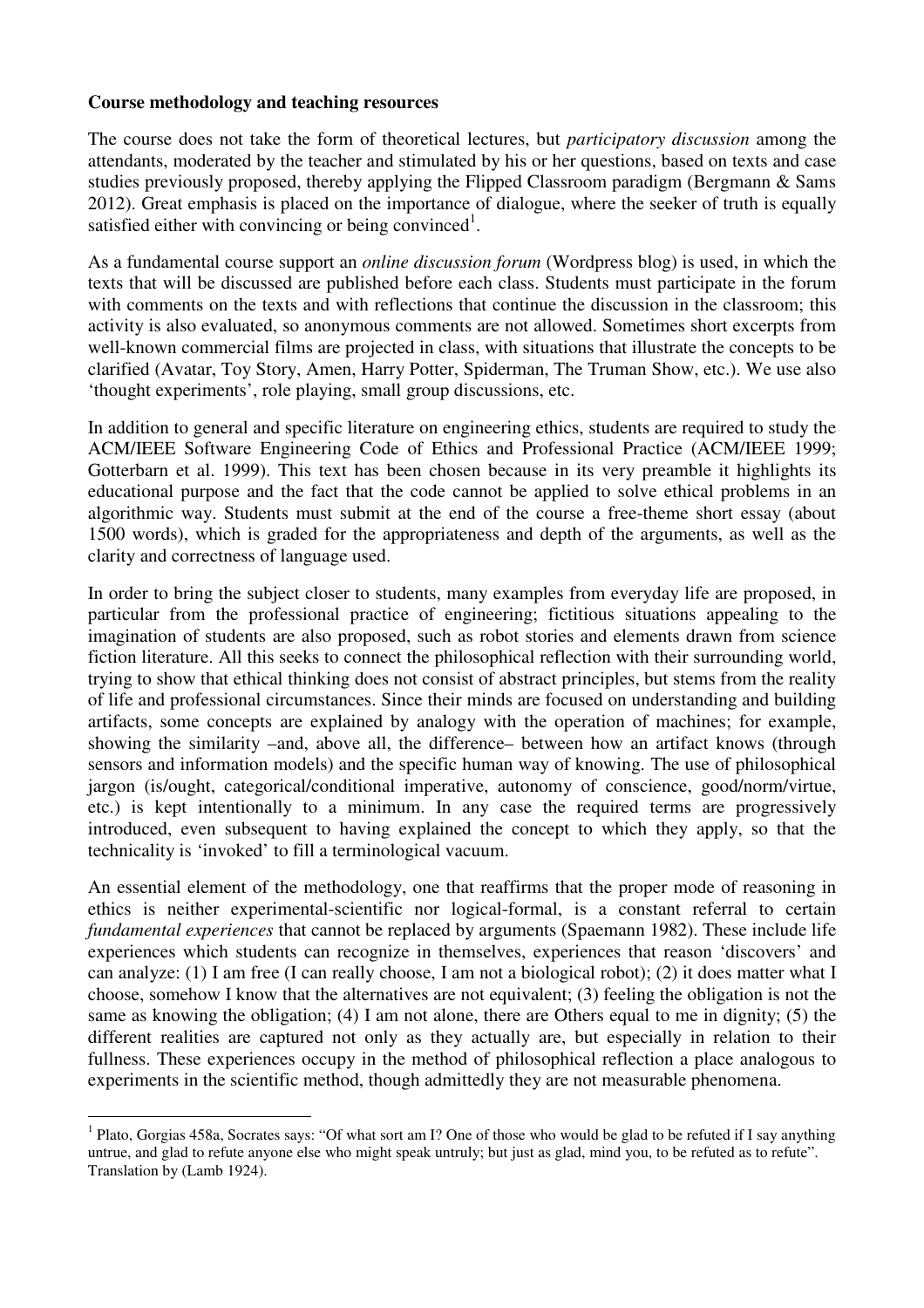# **Results of surveys**

The surveys through which the students evaluated the course are included in a separate Appendix  $(in$  Spanish)<sup>2</sup>. The course had quite good average acceptance in terms of meeting their expectations. With a participation of around 75%, the question *Did the course meet your expectations?*  $1 = No$ . *not at all, 5 = Yes, even more than I expected*, received on each occasion an average evaluation between of 3.6 and 4.0 (see class sizes in Table 1).

Among the topics that aroused most interest, the one entitled "Ethics of conviction, ethics of responsibility – Does the end justify the means?" stands out in the three surveys, even if it is a topic covered in greater technical complexity and requires reading a social sciences journal article (see the results for Universidad Católica de Chile in Table 2). The worst rated subjects in relation to interest, however, were different in each of the four teaching contexts.

| Topics debated in class and in the online forum, based on brief reflections, case<br>studies, fictional stories, 'thought experiments' and role playing games |     |  |  |
|---------------------------------------------------------------------------------------------------------------------------------------------------------------|-----|--|--|
| Is freedom something real? Is only what can be measured real? Is only the material real?                                                                      |     |  |  |
| Is ethics rational? Can we reason about good and evil? Is ethical progress possible?                                                                          |     |  |  |
| Ethics as discovery and as construction. The limits of consensus. Relativism.                                                                                 |     |  |  |
| The experience of 'ought to'. Ethics beyond genetics and culture.                                                                                             |     |  |  |
| The experience of ethical dilemmas. Are value systems arbitrary?                                                                                              |     |  |  |
| Is and Ought. What is natural in human beings? The naturalistic fallacy.                                                                                      |     |  |  |
| Conscience and moral autonomy. Who decides what is good and what is evil?                                                                                     |     |  |  |
| Ethics and law. Professional codes of conduct.                                                                                                                |     |  |  |
| Scientific education vs. humanist education. Should engineering students learn ethics?                                                                        |     |  |  |
| Ethics of conviction, ethics of responsibility. Does the end justify the means?                                                                               |     |  |  |
| Responsibility in the face of systems complexity. Does everything depend on<br>consequences?                                                                  |     |  |  |
| The principle of survival and the principle of dignity. Which is the supreme value?                                                                           |     |  |  |
| Professional success and ethical conduct. What is ethics useful for?                                                                                          |     |  |  |
| Case studies (safety level, professional secrecy, shared responsibility).                                                                                     |     |  |  |
| Average                                                                                                                                                       | 3.9 |  |  |

**Table 2. Average interest aroused by each topic in Universidad Católica de Chile.** *Assess the degree of interest of each course topic. 1 = The topic was not interesting at all, 5 = The topic was fascinating.* **Similar results were obtained with slightly different questionnaires on the other occasions when the course was taught.** 

Regarding the participation in the course forum, students posted a good number of comments (with an average of almost 10 comments per student, or 1 comment per student per week), peaking at 820 comments in the Universidad Católica de Chile, answered by 115 comments from the teacher on

 2 https://www.dropbox.com/s/cscsi3g2y6xg9nd/TEE-Surveys.pdf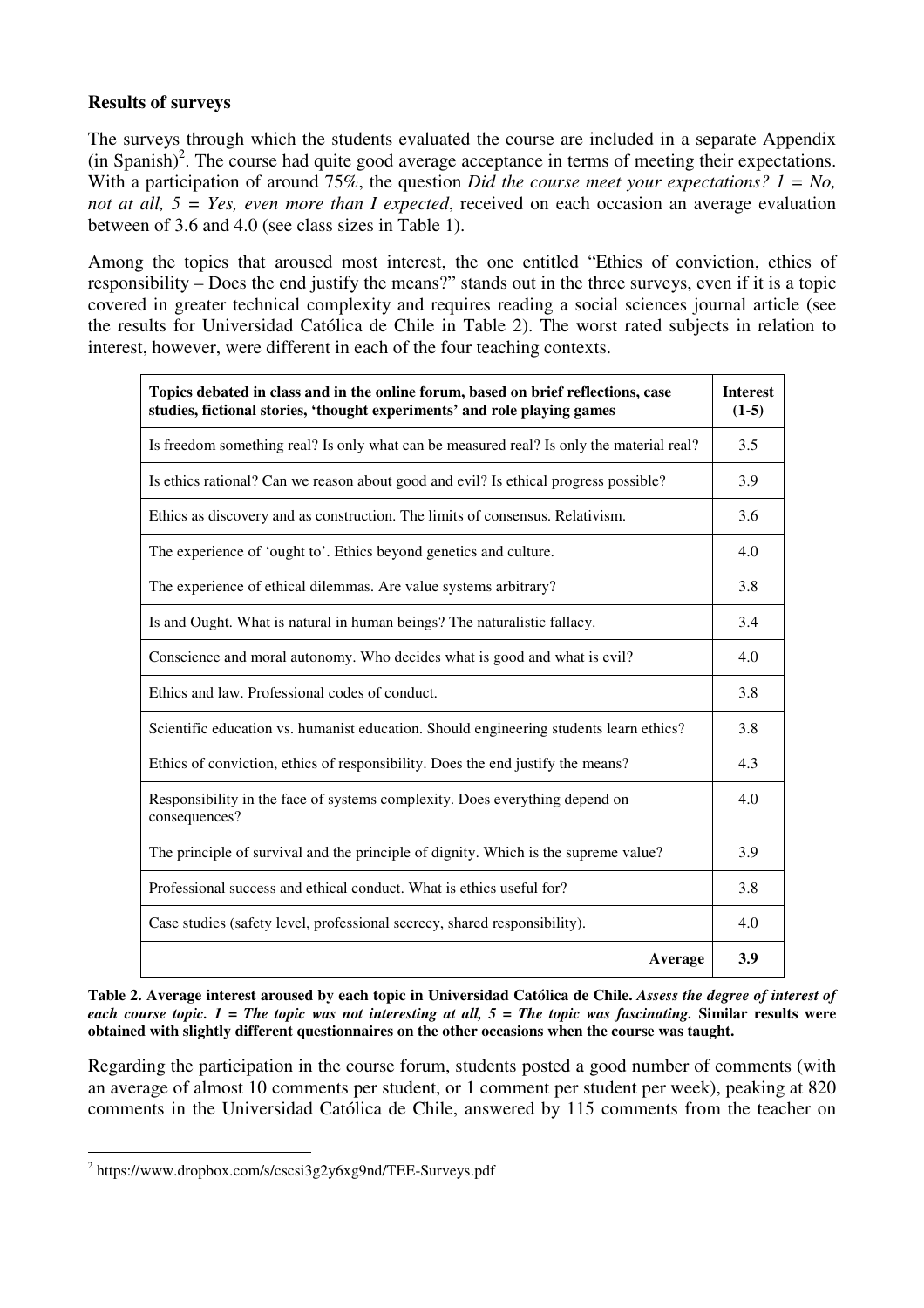that occasion. It is worth pointing out that comments were generally evolving over the duration of each course, from simple opinions expressed in a couple of sentences, to extensive and well-argued reflections of more than 500 words (note that the final essay had to be about 1500 words, so the comments were gradually approaching the length of mini-essays).

# **A Socratic experience**

Whether the objectives have been achieved or not is something that cannot be assessed only numerically. Many students enjoyed the metaphysical approach of the course, something they did not expect, while others still demand a more specific focus on the engineering profession. Some survey comments show a very positive evaluation of both methodology and content, being grateful for the opportunity to discuss and think about what's important in life, beyond the routine and practices of other classes; some say they have learned to see the professional career of the engineer from a more critical perspective, or that their view of ethics has totally changed for the better; and some have even stated that the most interesting concept they have learned has been that of Metaphysics.

Other survey comments are more critical, especially from those demanding greater attention to the analysis of case studies, or a more immediate approach to their professional futures. The final essay is really where the level of achievement becomes clear. Among the most significant attainments of the course, we note several which at the outset seemed to pose a difficult challenge for engineering students:

- They come to understand metaphysical concepts that are beyond measurable magnitudes.
- They ponder in depth such questions as: what is personhood, freedom, responsibility, etc.
- They recognize that ethics is not ideology, but a subject that can be thought through in a rigorous way.
- They see ethics in its most positive aspect, not as a barrier to professional success, but as the real engine of the technological progress that society needs.
- They understand the need to include an ethical assessment of the means, ends and benefits in each engineering project, from the point of view of corporate social responsibility.

Let us recall that the principal objective of the course is to introduce engineering students to the proper mode of reasoning in ethics, so different from the dominant scientific and technical mentality. The latter can be expressed as: "Only the experimental-scientific knowledge is rational; ethics is not an experimental-scientific knowledge; therefore ethics is not a rational knowledge". Given this initial skeptical attitude, it is not enough for the teacher to know ethics: he or she needs to know how to explain and make it accessible to the engineering mentality. To achieve this goal, the course adopts a *deeply Socratic structure* (Vlastos 1983, pp. 27-58):

- **Irony.** This consists of a (non-destructive) critique of the overrated experimental-scientific method. Engineering students assume that rigorous thought is axiomatic-deductive or experimental, and this is how they will try to understand what the philosopher says. The solution is not to give them alleged scientific arguments supporting ethical reasoning, but to reveal the limitations of the scientific method. It is even better if this is done starting from the actual practice of science and engineering, in order to demonstrate the need to reason differently, i.e. to reason in the philosophical way.
- **Maieutics.** It is important that the constructive phase rests on the experiences of students, in two ways: first, through a reflection on productive knowledge (*poiesis*), which is the lifeblood of engineering studies, with its emphasis on optimizing the means, while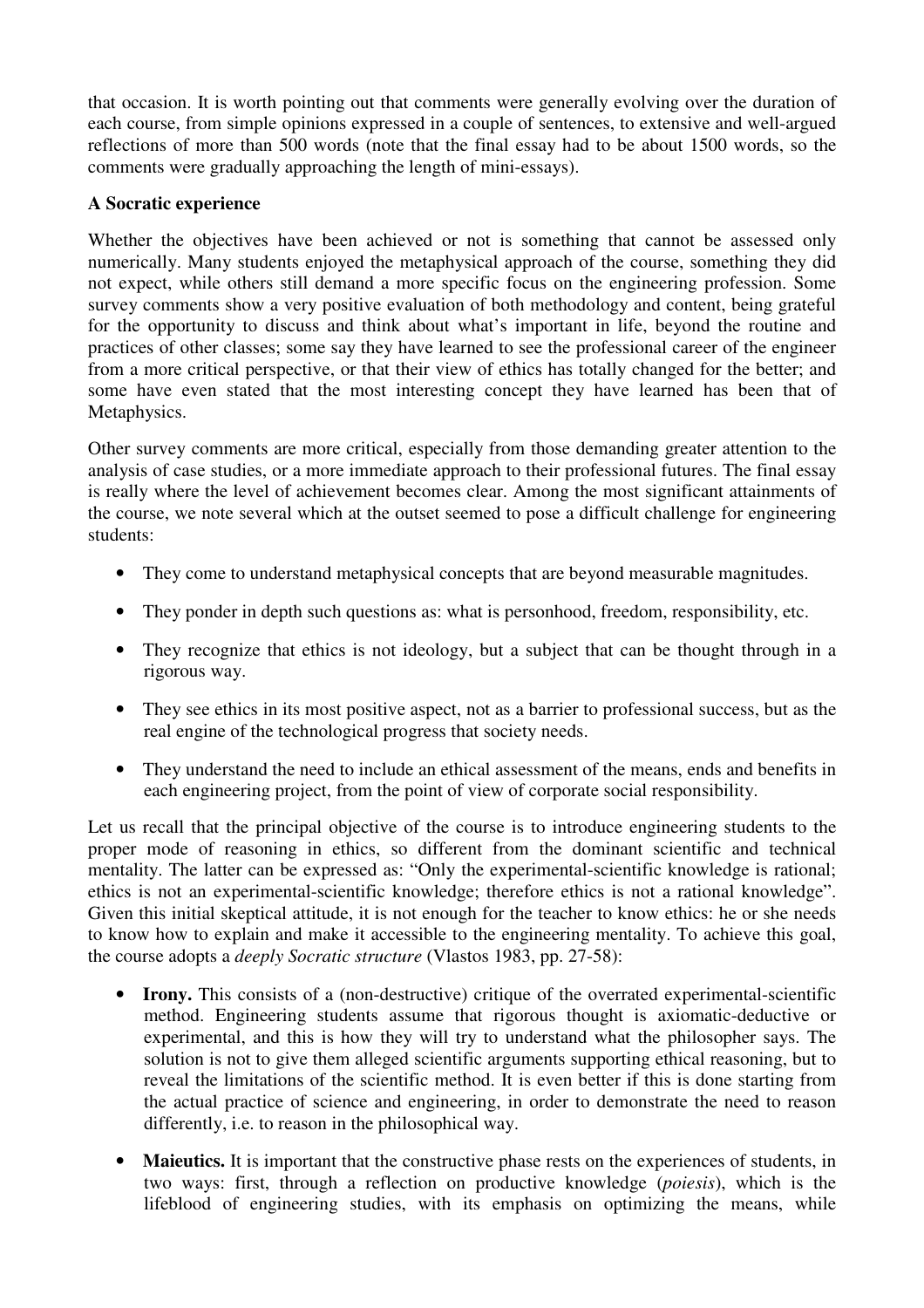disregarding the consideration of desirability of ends; and secondly, through a reflection on key experiences common to any human being. Starting from these experiences it is possible to teach another way of reasoning.

• **Dialogue.** Finally, the use of an *online discussion forum* is a very useful resource to keep the dialogue between teacher and student (and among the students themselves) permanently open, beyond the texts proposed for reflection, and beyond the walls of the classroom. An ongoing dialogue that lasts throughout the whole course, not restricted to lecture times. This dialogue is developed through a smooth process whose gradual nature is manifested in the evolution of students' comments within the course forum, from simple statements of opinion to extensive and reflected argumentations. Thus each time the course has been taught, a completely original dialogue is generated, wherein the first to learn is the teacher.

Some of the lessons learned by the teacher from students are, in general: correcting errors or imprecisions in some arguments, providing new interpretations of fictional stories and case studies employed in class, inventing new ways to solve certain proposed ethical problems without being dishonest, etc. A more specific example occurred when an analogy was proposed by the teacher to explain that human ends are discovered rather than constructed: if a bike rider can arbitrarily set the end of the race, then the race is meaningless. A student argued that once a race is ended, the rider chooses a new one, suggesting a continuous succession of races and ends. This is paradoxical, since the end must be reachable for the race to have sense; but, at the same time, the final end must be unreachable within life, so that it can continue to inspire the pursuit of virtuous life (nobody can claim to have reached the ethical life in all its fullness). Well, the analogy was not so good…

### **Related work**

One of the main obstacles confronting the teaching of ethics to engineers is the prejudice that good reasoning is tied to quantitative data, math and science. One strategy to counter this way of thinking is to recover the centrality of emotion to moral reasoning (Sunderland 2014). Our approach emphasizes both the role of rigorous *qualitative reasoning*, as opposed to the reductionism to quantitative reasoning, and of *fundamental experiences* (Spaemann 1982), the latter being effectively connected with emotions. Besides, the appeal to personal experience is essential for providing a learning resource that helps students understand and retain knowledge (Dewey 1938).

The use of the traditional case-study approach in teaching engineering ethics has been criticized on the grounds that standard cases are usually described in such a fashion as to render the ethical problem too obvious and simplistic (Hoffmann & Borenstein 2014). Though this need not always be so (Davis 1997), standard cases can also make the mistake –a common one when teaching ethics– of misrepresenting moral problems as 'dilemmas', that is, as a forced choice between two unacceptable alternatives (Whitbeck 1995). We have avoided this difficulty by taking care to present each case study in a very open way, not so much as a problem to be solved, with all its details perfectly clear and having *one* solution, but rather as a stimulus to thinking and debating around ambiguities and variants of the presented case. Historical cases (Billington 2006) are especially useful when a personal point of view is adopted through the agent's own account of the facts, and when the emphasis is laid on all the stages leading up to a certain situation: a mere presentation of the final actions, which perhaps allowed for fewer alternatives, can dilute responsibility. A good example is Roger Boisjoly's repeated attempts to avert the Challenger disaster in 1986 (Whitbeck 1995): his personal account is focused on the whole development of events prior to the explosion, and not merely on the night before the flight, when the die was cast.

The parallels between ethical and engineering decision-making can also be exploited to 'naturalize' engineering ethics. Both ethical and engineering problems have in common that some possible responses are unacceptable –there are wrong answers even if there is no unique right answer– and some are better than others, thus contradicting the frequent assertion that "there are no right or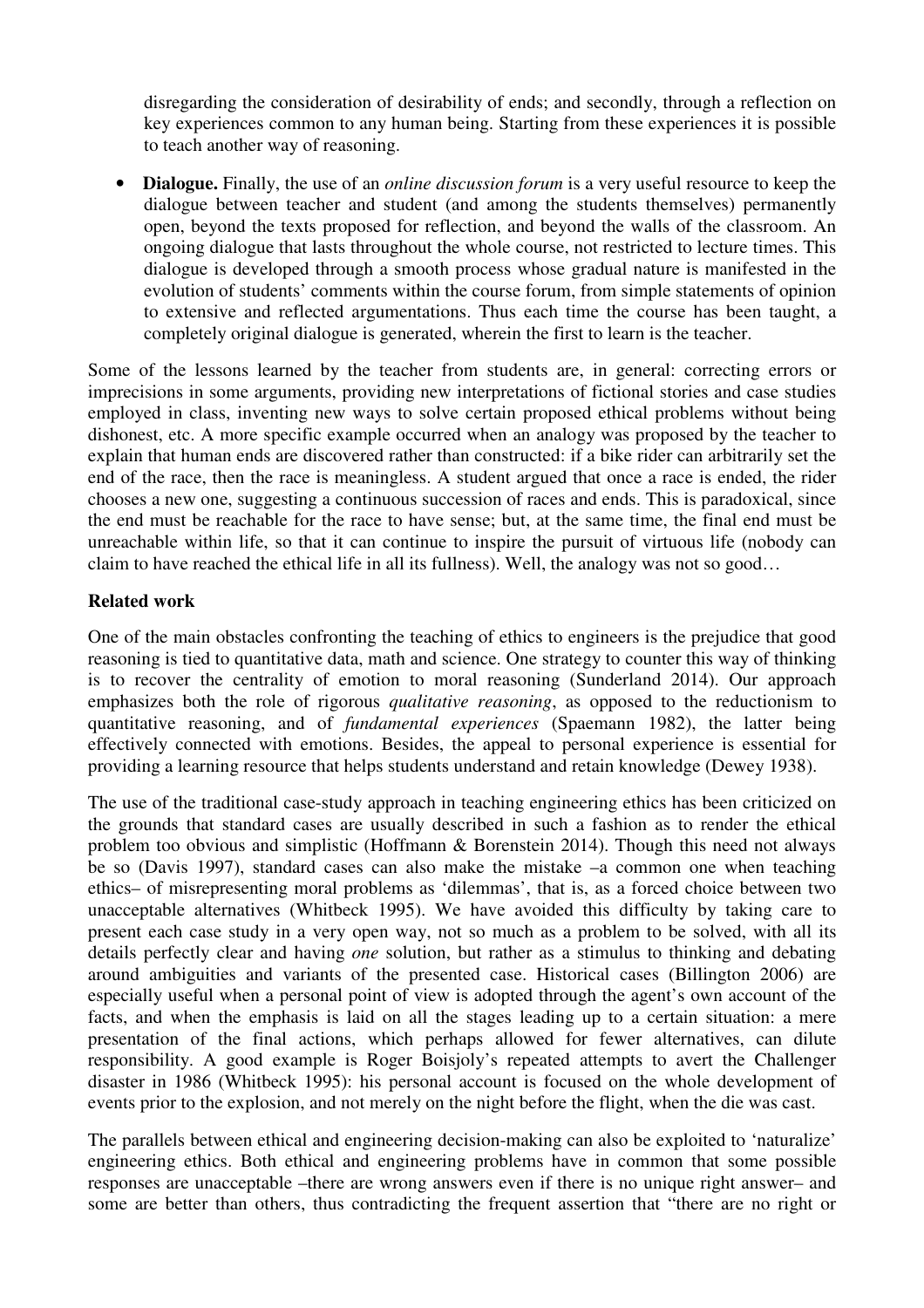wrong answers" to ethical questions (Whitbeck 1995). They also have in common that the rational selection of a choice cannot be arrived at by arithmetic when alternatives are 'on a par', i.e. when one of the alternatives is better in some relevant respects, but worse in others, so that there is no obvious truth about how the items compare globally (Chang 2002). In fact engineers do not usually work by solving closed multiple-choice problems, but rather open, creative design problems. Closed or 'convergent' problems are those whose solution "can be written down and passed on to others, who can apply it without needing to reproduce the mental effort necessary to find it" (Schumacher 1973); by contrast, open or 'divergent' problems cannot be solved by logical reasoning alone, since they do not have a unique and universal solution, but one that originates in the agent's virtues and crafts. Therefore the analogy between ethical problems and design problems is also very much connected with virtue ethics and the proper reflection on the nature of engineering as a human activity.

Using games to teach engineering ethics exploits also the parallelism between ethical decisions and design decisions: both are processes that very deliberately weigh up the value of alternative solutions (Lloyd & van de Poel 2008). As such, they are largely dependent on the agent's ability to imagine, since the role of imagination is essential to the process of deliberation, as Dewey (1922) argued, in that it allows the agent to 'experiment' in advance with the consequences of alternative situations. The use of games and activities that expand imagination, then, can provide an excellent basis for connecting theoretical reflection with practical action, since 'feeling' an ethical concept is part of 'knowing' about that concept. The use of science fiction stories (following the long tradition of using fictional literature for moral education) has also been experimented with to teach engineering ethics (Berne & Schummer 2005). We have incorporated all these ideas in our methodology with the use of robot stories, 'thought experiments' and role-playing games.

Essays are still the preferred way to assess the development of epistemological beliefs and moral judgment in students (Han & Jeong 2014). We have complemented this with the assessment of students' participation in an online discussion forum (a blog). The use of a technological medium such as a blog enables digital natives (Prensky 2001) to have greater engagement with the course subject, and can be an effective way of increasing participation in and enjoyment of this complex subject (Voss 2013). A forum that is permanently open throughout the course resembles also the Flipped Classroom paradigm (Bergmann & Sams 2012). On the other hand, this modern technological resource is very well adapted to an ancient style of teaching, the *Socratic dialogue*  (Vlastos 1983), that has always been essential to Western moral education. Other recent experiences confirm the importance and benefits of dialogue outside the classroom, giving opportunities to escape established hierarchies, roles and patterns of thought (Wickson et al. 2015).

### **Conclusions**

Given the initial context of the students they were working with, the authors feel fully satisfied with what has been achieved in such a short time. Virtue ethics has experienced a revival in recent years, as modern formalistic ethical theories have exhausted themselves. We think this course is innovative in its selection of topics and in its methodological approach, specifically aimed at the typical engineer's mindset. Our efforts have been focused on deriving professional ethics from professional practice, from the very nature of engineers' activities and their way of thinking. We do not attempt to contradict their mentality, or give them something they do not have in the first place; but we do show that the scientific worldview (which is by no means necessary for successful engineering practice) is insufficient when it comes to addressing ethical issues. Even better, we show that ethical thinking can be developed in continuity with the core of engineering thinking (creative problem solving and the aspiration to change the world for the better), so that ethics and engineering can illuminate each other in their respective pursuit of good and original ways of decision-making beyond standard or quasi-algorithmic procedures.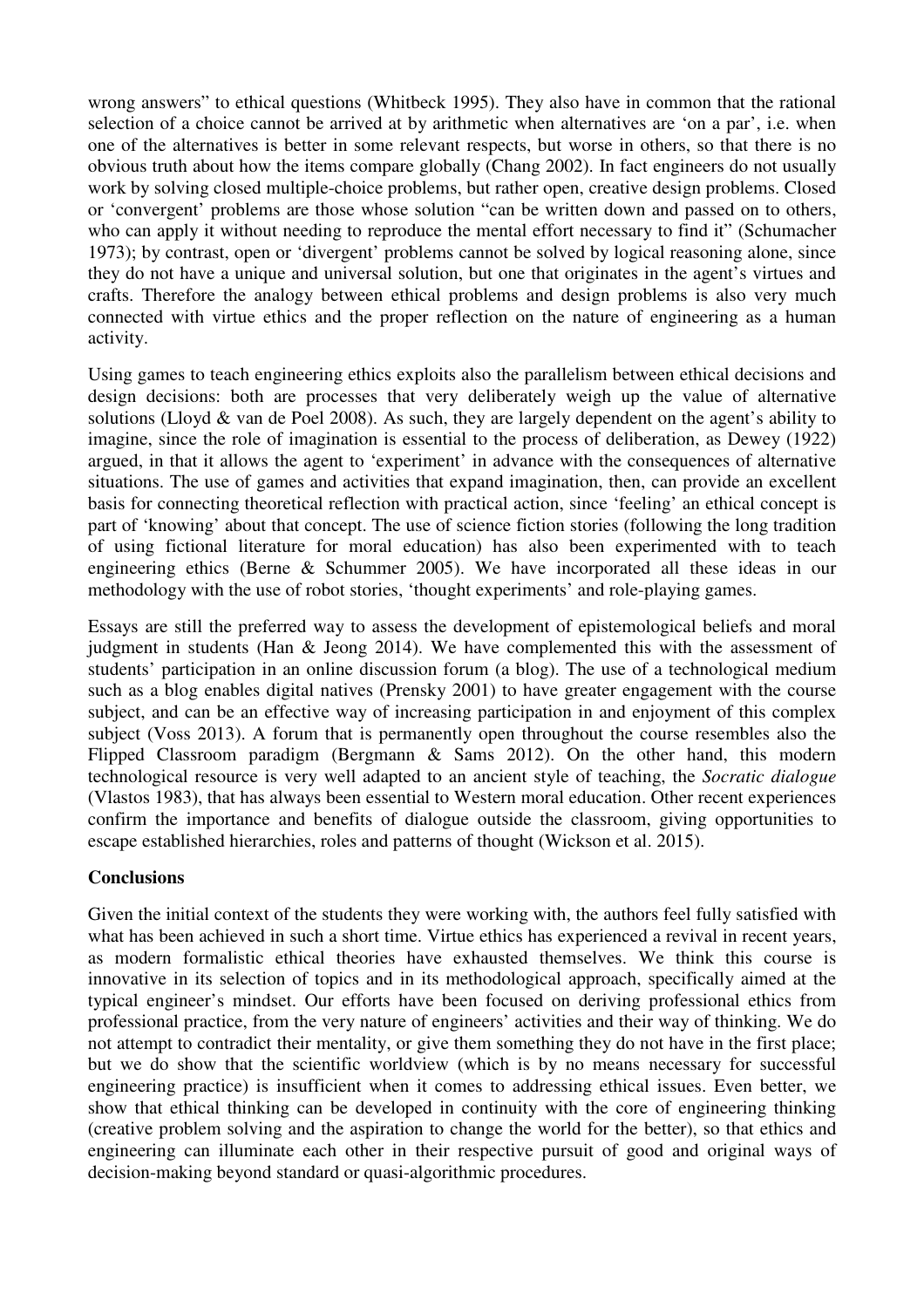# **Acknowledgments**

This work is part of the research developed within Project FFI2012-37670, "Fundamentos filosóficos de la idea de solidaridad: amor, amistad y generosidad" (philosophical foundations of the idea of solidarity: love, friendship and generosity), supported by the Spanish Ministerio de Economía y Competitividad.

# **References**

ACM/IEEE (1999). Association for Computing Machinery / Institute of Electrical and Electronics Engineers, *Software Engineering Code of Ethics and Professional Practice*, v5.2, 1999. Available online (http://www.acm.org/about/se-code/).

Bergmann, J. & Sams, A. (2012). *Flip Your Classroom: Reach Every Student in Every Class Every Day*. Washington, DC: ISTE - International Society for Technology in Education.

Berne, R.W. & Schummer, J. (2005). Teaching Societal and Ethical Implications of Nanotechnology to Engineering Students Through Science Fiction. *Bulletin of Science, Technology & Society* 25(6): 459-468.

Billington, D.P. (2006). Teaching Ethics in Engineering Education through Historical Analysis. *Science and Engineering Ethics* 12(2): 205-222.

Bouville, M. (2008). On Using Ethical Theories to Teach Engineering Ethics. *Science and Engineering Ethics*, 14(1): 111-120.

Chang, R. (2002). The Possibility of Parity. *Ethics* 112(4): 659-688.

Davis, M. (1997). Developing and Using Cases to Teach Practical Ethics. *Teaching Philosophy* 20(4): 353-385.

Dewey, J. (1922). *Human nature and conduct*. Prometheus Books.

Dewey, J. (1938). *Experience and education*. New York: MacMillan.

Génova, G., González, M.R., & Fraga, A. (2007). Ethical education in software engineering: responsibility in the production of complex systems. *Science and Engineering Ethics*, 13(4): 505- 522.

Gotterbarn, D., Miller, K., & Rogerson, S. (1999). Software Engineering Code of Ethics is Approved. *Communications of the ACM*, 42(10): 102-107.

Han, H. & Jeong, C. (2014) Improving Epistemological Beliefs and Moral Judgment Through an STS-Based Science Ethics Education Program. *Science and Engineering Ethics* 20(1): 197-220.

Herkert, J.R. (2002). Continuing and Emerging Issues in Engineering Ethics Education. *The Bridge* 32(3): 8-13.

Hoffmann, M. & Borenstein, J. (2014). Understanding Ill-Structured Engineering Ethics Problems Through a Collaborative Learning and Argument Visualization Approach. *Science and Engineering Ethics* 20(1): 261-276.

Lamb W.R.M. (1924). Loeb Classical Library edition of Plato in Twelve Volumes, Vol. 3 translated by W.R.M. Lamb. Cambridge, MA: Harvard University Press.

Libet, B. (1999). Do We Have Free Will? *Journal of Consciousness Studies* 6(8-9): 47-57.